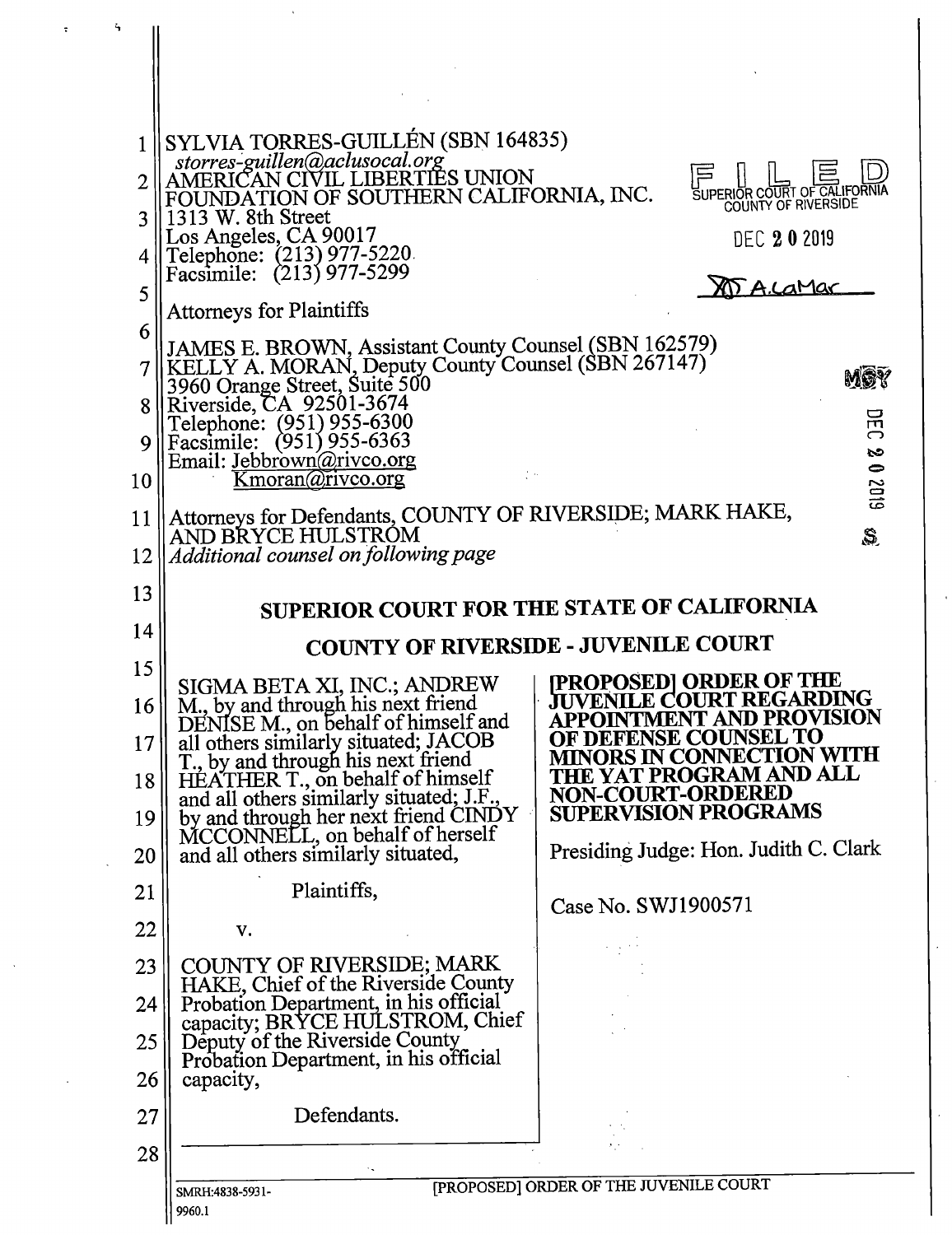| 1<br>$\overline{2}$<br>3<br>4<br>5<br>6<br>$\overline{7}$<br>8<br>9<br>10<br>11 | LINNEA L. NELSON (SBN 278960)<br>Inelson@aclunc.org<br>AMERICAN CIVIL LIBERTIES<br>UNION FOUNDATION OF<br>NORTHERN CALIFORNIA, INC.<br>39 Drumm St.<br>San Francisco, CA 94111<br>Telephone: (415) 621-2493<br>DAVID LOY (SBN 229235)<br>davidloy@aclusandiego.org<br>MELISSA DELEON (SBN 272792)<br>mdeleon@aclusandiego.org<br>AMERICAN CIVIL LIBERTIES<br>UNION FOUNDATION OF SAN<br>DIEGO AND IMPERIAL COUNTIES<br>P.O. Box 87131<br>San Diego, CA 92138-7131<br>Telephone: (619) 398-4489<br>Facsimile: (619) 232-0036 | MOE KESHAVARZI (SBN 223759)<br>mkeshavarzi@sheppardmullin.com<br>ANDREA N. FEATHERS (SBN 287188)<br>afeathers@sheppardmullin.com<br>SHEPPARD, MULLIN, RICHTER &<br><b>HAMPTON LLP</b><br>A Limited Liability Partnership<br>Including Professional Corporations<br>333 South Hope Street, 43rd Floor<br>Los Angeles, California 90071-1422<br>$(213)$ 620-1780<br>Telephone:<br>$(213)$ 620-1398<br>Facsimile:<br>MICHAEL HARRIS (SBN 118234)<br>$mharris$ (a)youthlaw.org<br>NATIONAL CENTER FOR<br>YOUTH LAW<br>405 14th Street, 15th Floor<br>Oakland, CA 94612<br>$(510)$ 835-8098<br>Telephone:<br>Facsimile:<br>$(410)$ 835-8099 |
|---------------------------------------------------------------------------------|-----------------------------------------------------------------------------------------------------------------------------------------------------------------------------------------------------------------------------------------------------------------------------------------------------------------------------------------------------------------------------------------------------------------------------------------------------------------------------------------------------------------------------|----------------------------------------------------------------------------------------------------------------------------------------------------------------------------------------------------------------------------------------------------------------------------------------------------------------------------------------------------------------------------------------------------------------------------------------------------------------------------------------------------------------------------------------------------------------------------------------------------------------------------------------|
| 12                                                                              |                                                                                                                                                                                                                                                                                                                                                                                                                                                                                                                             | VICTOR LEUNG (SBN 268590)                                                                                                                                                                                                                                                                                                                                                                                                                                                                                                                                                                                                              |
| 13                                                                              |                                                                                                                                                                                                                                                                                                                                                                                                                                                                                                                             | vleung@aclusocal.org<br>AMERICAN CIVIL LIBERTIES UNION                                                                                                                                                                                                                                                                                                                                                                                                                                                                                                                                                                                 |
| 14<br>15                                                                        |                                                                                                                                                                                                                                                                                                                                                                                                                                                                                                                             | FOUNDATION OF SOUTHERN<br>CALIFORNIA, INC.<br>1313 W. 8th Street<br>Los Angeles, CA 90017                                                                                                                                                                                                                                                                                                                                                                                                                                                                                                                                              |
| 16                                                                              |                                                                                                                                                                                                                                                                                                                                                                                                                                                                                                                             | Telephone: (213) 977-5219<br>Facsimile: (213) 977-5299                                                                                                                                                                                                                                                                                                                                                                                                                                                                                                                                                                                 |
| 17                                                                              |                                                                                                                                                                                                                                                                                                                                                                                                                                                                                                                             | <b>Attorneys for Plaintiffs</b>                                                                                                                                                                                                                                                                                                                                                                                                                                                                                                                                                                                                        |
| 18                                                                              |                                                                                                                                                                                                                                                                                                                                                                                                                                                                                                                             |                                                                                                                                                                                                                                                                                                                                                                                                                                                                                                                                                                                                                                        |
| 19                                                                              |                                                                                                                                                                                                                                                                                                                                                                                                                                                                                                                             |                                                                                                                                                                                                                                                                                                                                                                                                                                                                                                                                                                                                                                        |
| 20                                                                              |                                                                                                                                                                                                                                                                                                                                                                                                                                                                                                                             |                                                                                                                                                                                                                                                                                                                                                                                                                                                                                                                                                                                                                                        |
| 21                                                                              |                                                                                                                                                                                                                                                                                                                                                                                                                                                                                                                             |                                                                                                                                                                                                                                                                                                                                                                                                                                                                                                                                                                                                                                        |
| 22                                                                              |                                                                                                                                                                                                                                                                                                                                                                                                                                                                                                                             |                                                                                                                                                                                                                                                                                                                                                                                                                                                                                                                                                                                                                                        |
| 23                                                                              |                                                                                                                                                                                                                                                                                                                                                                                                                                                                                                                             |                                                                                                                                                                                                                                                                                                                                                                                                                                                                                                                                                                                                                                        |
| 24                                                                              |                                                                                                                                                                                                                                                                                                                                                                                                                                                                                                                             |                                                                                                                                                                                                                                                                                                                                                                                                                                                                                                                                                                                                                                        |
| 25                                                                              |                                                                                                                                                                                                                                                                                                                                                                                                                                                                                                                             |                                                                                                                                                                                                                                                                                                                                                                                                                                                                                                                                                                                                                                        |
| 26                                                                              |                                                                                                                                                                                                                                                                                                                                                                                                                                                                                                                             |                                                                                                                                                                                                                                                                                                                                                                                                                                                                                                                                                                                                                                        |
| 27                                                                              |                                                                                                                                                                                                                                                                                                                                                                                                                                                                                                                             |                                                                                                                                                                                                                                                                                                                                                                                                                                                                                                                                                                                                                                        |
| 28                                                                              |                                                                                                                                                                                                                                                                                                                                                                                                                                                                                                                             | $-2-$                                                                                                                                                                                                                                                                                                                                                                                                                                                                                                                                                                                                                                  |

 $\ddot{\phantom{0}}$ 

 $\bullet$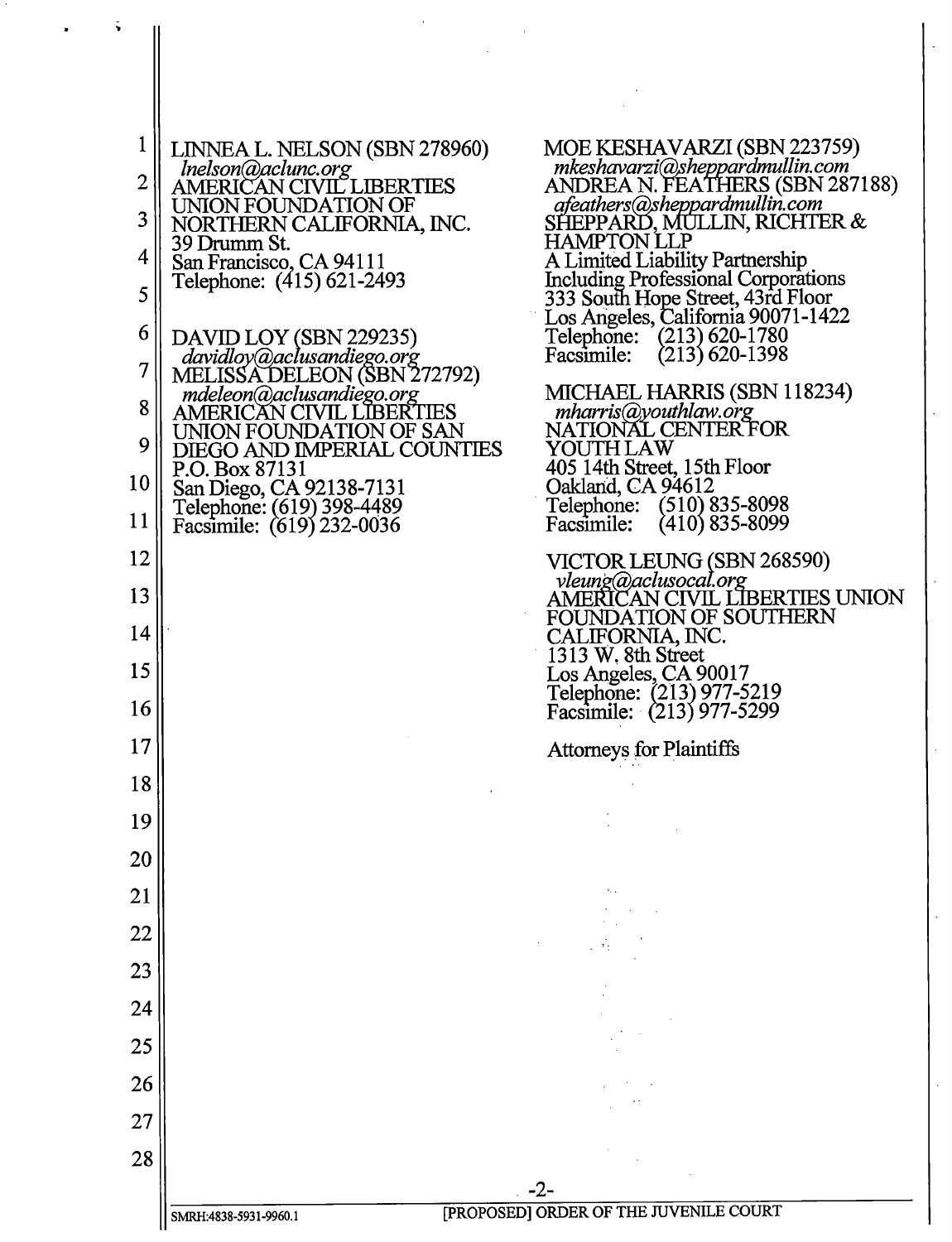## 1 | TO ALL PARTIES AND TO THEIR ATTORNEYS OF RECORD HEREIN:

2 || Hearings on the Joint Stipulation and Petition filed by Plaintiffs Sigma Beta Xi, 3 || Inc., Jacob T., J.F., and Andrew M., and Defendants County of Riverside (the 4 " County"), Mark Hake, and Bryce Hulstrom (together, the "Parties") took place  $5$  || before the Honorable Judith C. Clark, Superior Court Judge of Riverside County – 6 Southwest Juvenile Court on October 21, 2019, November 6, 2019, and December 6, 7 2019. After considering the papers filed by the Parties, oral argument, and the Order 8 || Granting Plaintiffs' Motion for Preliminary Approval of Class Action Lawsuit 9 || Settlement issued by the Honorable Jesus G. Bernal, United States District Judge of 10  $\parallel$  the Central District of California, in Sigma Beta Xi, Inc, v. County of Riverside, Case 11 || No. 5:18- cv-01399- JGB- JEM (the "Federal Action"), on August 26, 2019,

## 12 || IT IS HEREBY ORDERED, ADJUDGED, AND DECREED that:

13 || Any youth involved in the Youth Accountability Team ("YAT") Program 14 || and/ or any other non-court-ordered probation supervision program, who is within the 15 ll jurisdiction of the juvenile court, shall be appointed counsel at no cost for purposes 16 of the youth's involvement in the YAT Program and/or any other non-court-ordered 17 | probation supervision program only.

18 || This Court further recognizes that, pursuant to agreement and stipulation by the <sup>19</sup> Parties, at all times hereafter upon entry of this Order, all youths referred to and  $20$  ||involved in a non-court-ordered probation supervision program operated by the 21 County, including the YAT Program, must be provided counsel by the County, for 22 || purposes of the youth's involvement in the YAT Program and/or any other non-court-23  $\parallel$  ordered probation supervision program only, at no cost to the youth from the time the 24 youth is referred to the YAT Program or any other non-court-ordered probation 25 || supervision program through the time that all documents related to the youth's referral 26 || to and/or participation in the YAT Program or any other non-court-ordered probation 27 || supervision program are sealed and destroyed. The County has represented that it will

28

3-